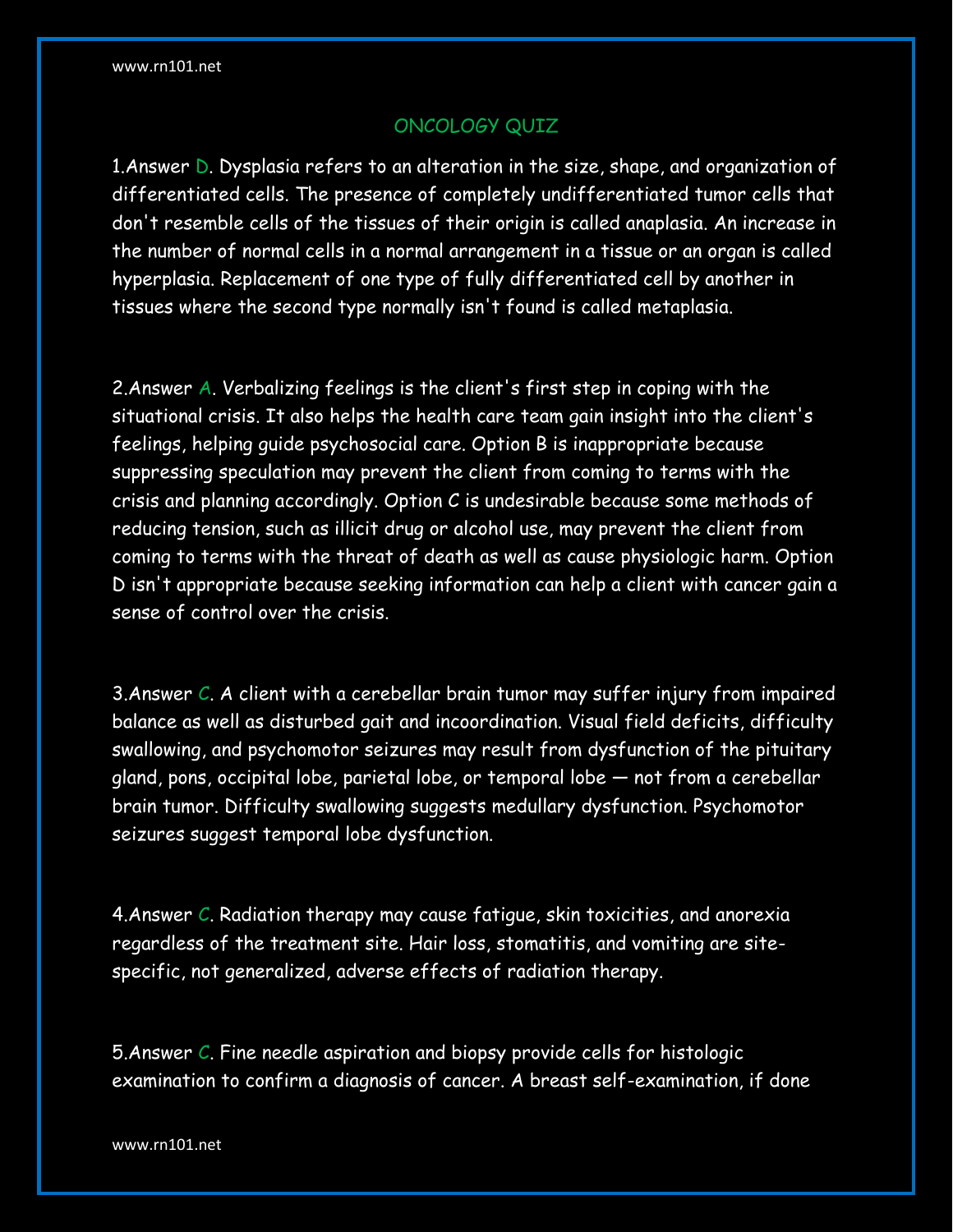regularly, is the most reliable method for detecting breast lumps early. Mammography is used to detect tumors that are too small to palpate. Chest X-rays can be used to pinpoint rib metastasis.

6.Answer D. The nurse should instruct the client to keep the stoma moist, such as by applying a thin layer of petroleum jelly around the edges, because a dry stoma may become irritated. The nurse should recommend placing a stoma bib over the stoma to filter and warm air before it enters the stoma. The client should begin performing stoma care without assistance as soon as possible to gain independence in self-care activities.

7.Answer D. Chemotherapy commonly causes nausea and vomiting, which may lead to fluid and electrolyte imbalances. Signs of fluid loss include dry oral mucous membranes, cracked lips, decreased urine output (less than 40 ml/hour), abnormally low blood pressure, and a serum potassium level below 3.5 mEq/L.

8.Answer C. Women are instructed to examine themselves to discover changes that have occurred in the breast. Only a physician can diagnose lumps that are cancerous, areas of thickness or fullness that signal the presence of a malignancy, or masses that are fibrocystic as opposed to malignant.

9.Answer D. Like other viral and bacterial venereal infections, human papillomavirus is a risk factor for cervical cancer. Other risk factors for this disease include frequent sexual intercourse before age 16, multiple sex partners, and multiple pregnancies. A spontaneous abortion and pregnancy complicated by eclampsia aren't risk factors for cervical cancer.

10.Answer D. Leucovorin is administered with methotrexate to protect normal cells, which methotrexate could destroy if given alone. Probenecid should be avoided in clients receiving methotrexate because it reduces renal elimination of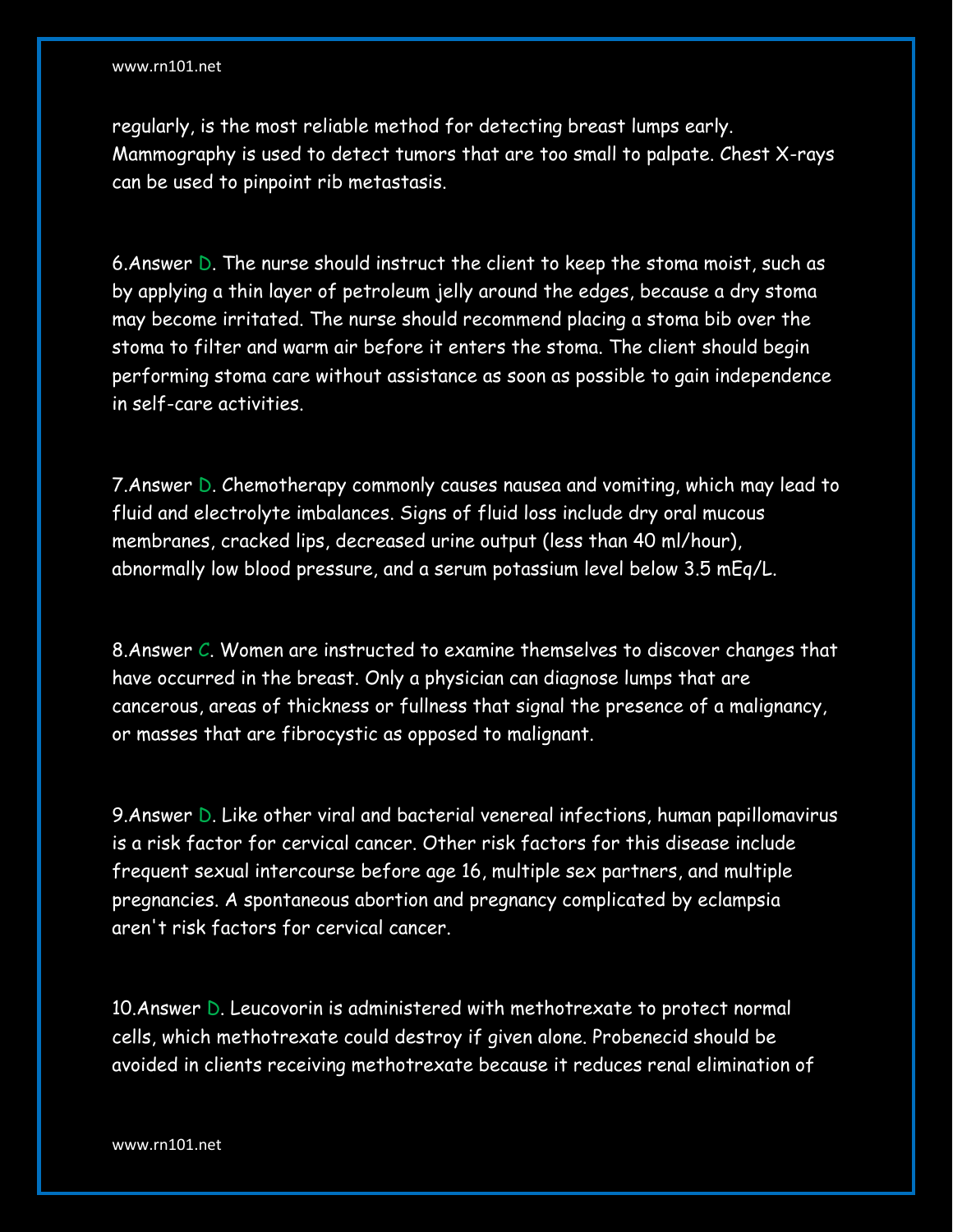## www.rn101.net

methotrexate, increasing the risk of methotrexate toxicity. Cytarabine and thioguanine aren't used to treat osteogenic carcinoma.

11.Answer D. Colorectal polyps are common with colon cancer. Duodenal ulcers and hemorrhoids aren't preexisting conditions of colorectal cancer. Weight loss — not gain — is an indication of colorectal cancer.

12.Answer B. The American Cancer Society guidelines state, "Women older than age 40 should have a mammogram annually and a clinical examination at least annually [not every 2 years]; all women should perform breast self-examination monthly [not annually]." The hormonal receptor assay is done on a known breast tumor to determine whether the tumor is estrogen- or progesterone-dependent.

13. Answer  $C$ . Indigestion, or difficulty swallowing, is one of the seven warning signs of cancer. The other six are a change in bowel or bladder habits, a sore that does not heal, unusual bleeding or discharge, a thickening or lump in the breast or elsewhere, an obvious change in a wart or mole, and a nagging cough or hoarseness. Persistent nausea may signal stomach cancer but isn't one of the seven major warning signs. Rash and chronic ache or pain seldom indicate cancer.

14. Answer B. Because thrombocytopenia impairs blood clotting, the nurse should inspect the client regularly for signs of bleeding, such as petechiae, purpura, epistaxis, and bleeding gums. The nurse should avoid administering aspirin because it may increase the risk of bleeding. Frequent rest periods are indicated for clients with anemia, not thrombocytopenia. Strict isolation is indicated only for clients who have highly contagious or virulent infections that are spread by air or physical contact.

15.Answer A. The American Cancer Society recommends a mammogram yearly for women over age 40. The other statements are incorrect. It's recommended that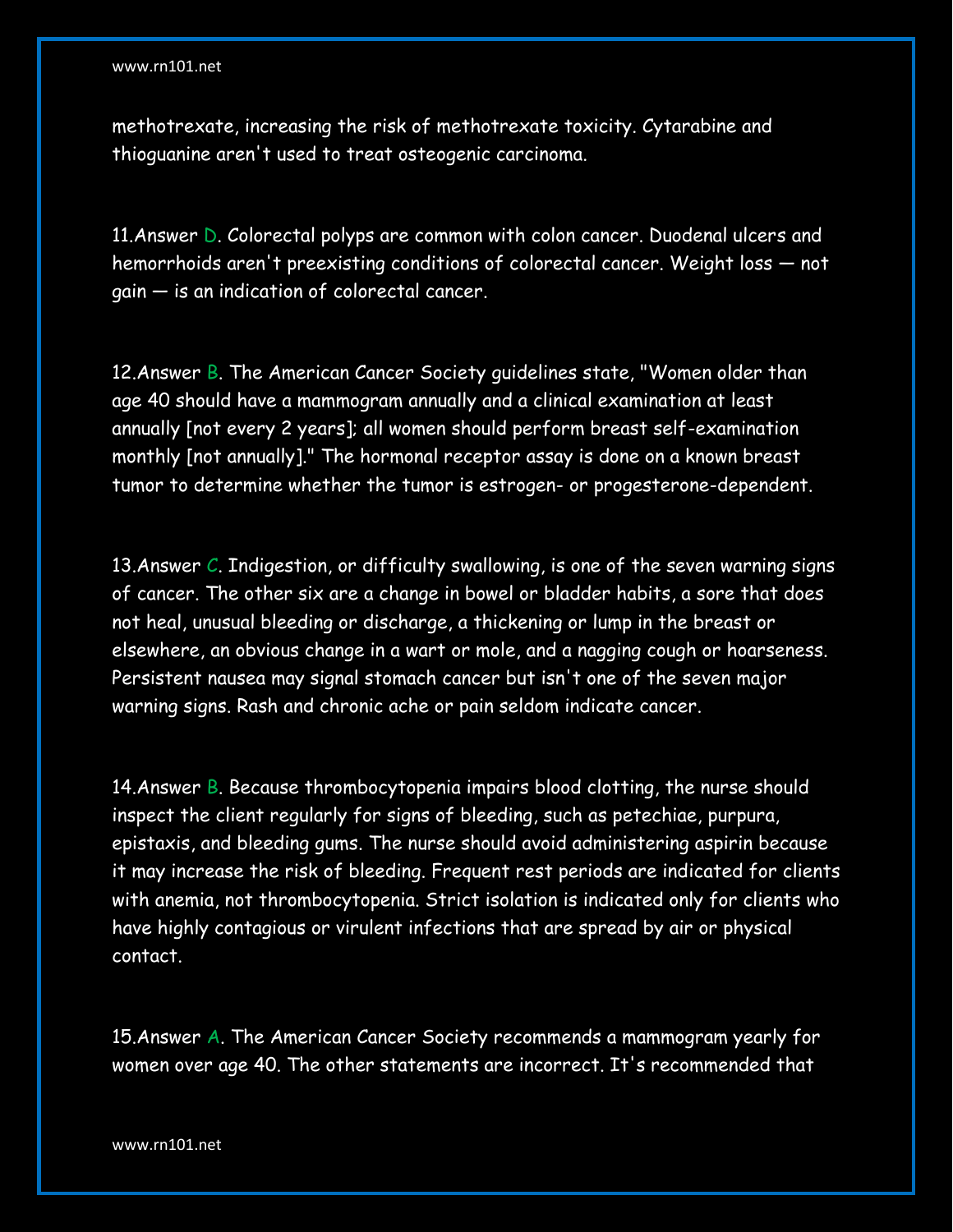## www.rn101.net

women between ages 20 and 40 have a professional breast examination (not a mammogram) every 3 years.

16.Answer D. The nurse should obtain the client's baseline blood pressure and pulse and respiratory rates before administering the initial dose and then continue to monitor vital signs throughout therapy. A naloxone challenge test may be administered before using a narcotic antagonist, not a narcotic agonist. The nurse shouldn't discontinue a narcotic agonist abruptly because withdrawal symptoms may occur. Morphine commonly is used as a continuous infusion in clients with severe pain regardless of the ability to tolerate fluids.

17.Answer B. Antimetabolites act during the S phase of the cell cycle, contributing to cell destruction or preventing cell replication. They're most effective against rapidly proliferating cancers. Miotic inhibitors interfere with cell division or mitosis during the M phase of the cell cycle. Alkylating agents affect all rapidly proliferating cells by interfering with DNA; they may kill dividing cells in all phases of the cell cycle and may also kill nondividing cells. Antineoplastic antibiotic agents interfere with one or more stages of the synthesis of RNA, DNA, or both, preventing normal cell growth and reproduction.

18.Answer B. When following the ABCD method for assessing skin lesions, the A stands for "asymmetry," the B for "border irregularity," the C for "color variation," and the D for "diameter."

19.Answer B. Tactile agnosia (inability to identify objects by touch) is a sign of a parietal lobe tumor. Short-term memory impairment occurs with a frontal lobe tumor. Seizures may result from a tumor of the frontal, temporal, or occipital lobe. Contralateral homonymous hemianopia suggests an occipital lobe tumor.

20.Answer C. Presence of Bence Jones protein in the urine almost always confirms the disease, but absence doesn't rule it out. Serum calcium levels are elevated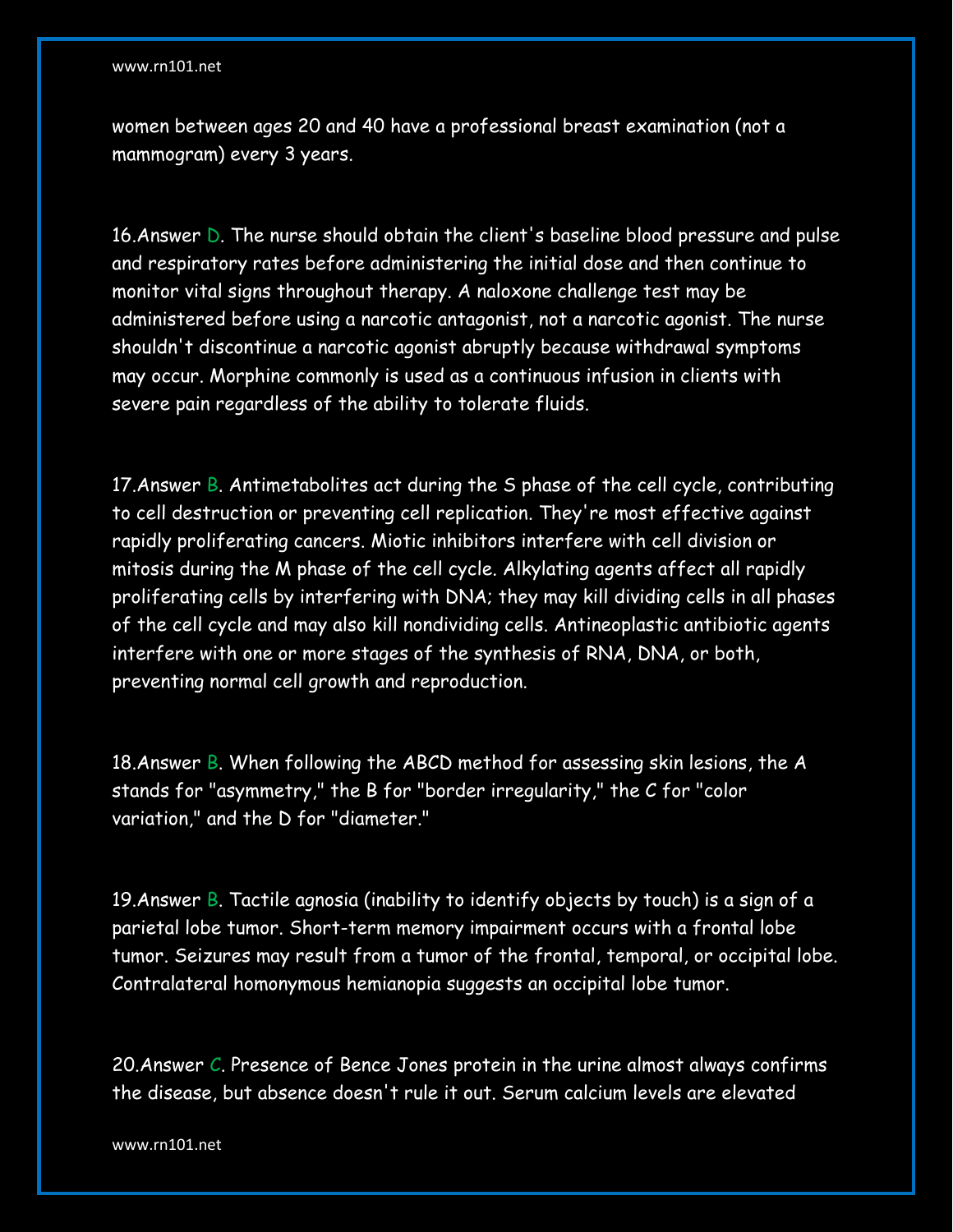because calcium is lost from the bone and reabsorbed in the serum. Serum protein electrophoresis shows elevated globulin spike. The serum creatinine level may also be increased.

21. Answer C. The tissue-destructive effects of cancer chemotherapy typically cause stomatitis, resulting in ulcers on the oral mucosa that appear as red, open sores. White, cottage cheese-like patches on the tongue suggest a candidal infection, another common adverse effect of chemotherapy. Yellow tooth discoloration may result from antibiotic therapy, not cancer chemotherapy. Rustcolored sputum suggests a respiratory disorder, such as pneumonia.

22. Answer  $\overline{B}$ . To decrease the pain of stomatitis, the nurse should provide a solution of hydrogen peroxide and water for the client to use as a mouth rinse. (Commercially prepared mouthwashes contain alcohol and may cause dryness and irritation of the oral mucosa.) The nurse also may administer viscous lidocaine or systemic analgesics as prescribed. Stomatitis occurs 7 to 10 days after chemotherapy begins; thus, stopping chemotherapy wouldn't be helpful or practical. Instead, the nurse should stay alert for this potential problem to ensure prompt treatment. Monitoring platelet and leukocyte counts may help prevent bleeding and infection but wouldn't decrease pain in this highly susceptible client. Checking for signs and symptoms of stomatitis also wouldn't decrease the pain.

23.Answer A. The incidence of prostate cancer increases after age 50. The digital rectal examination, which identifies enlargement or irregularity of the prostate, and PSA test, a tumor marker for prostate cancer, are effective diagnostic measures that should be done yearly. Testicular self-examinations won't identify changes in the prostate gland due to its location in the body. A transrectal ultrasound, CBC, and BUN and creatinine levels are usually done after diagnosis to identify the extent of the disease and potential metastases

24.Answer A. Anticipatory grieving is an appropriate nursing diagnosis for this client because few clients with gallbladder cancer live more than 1 year after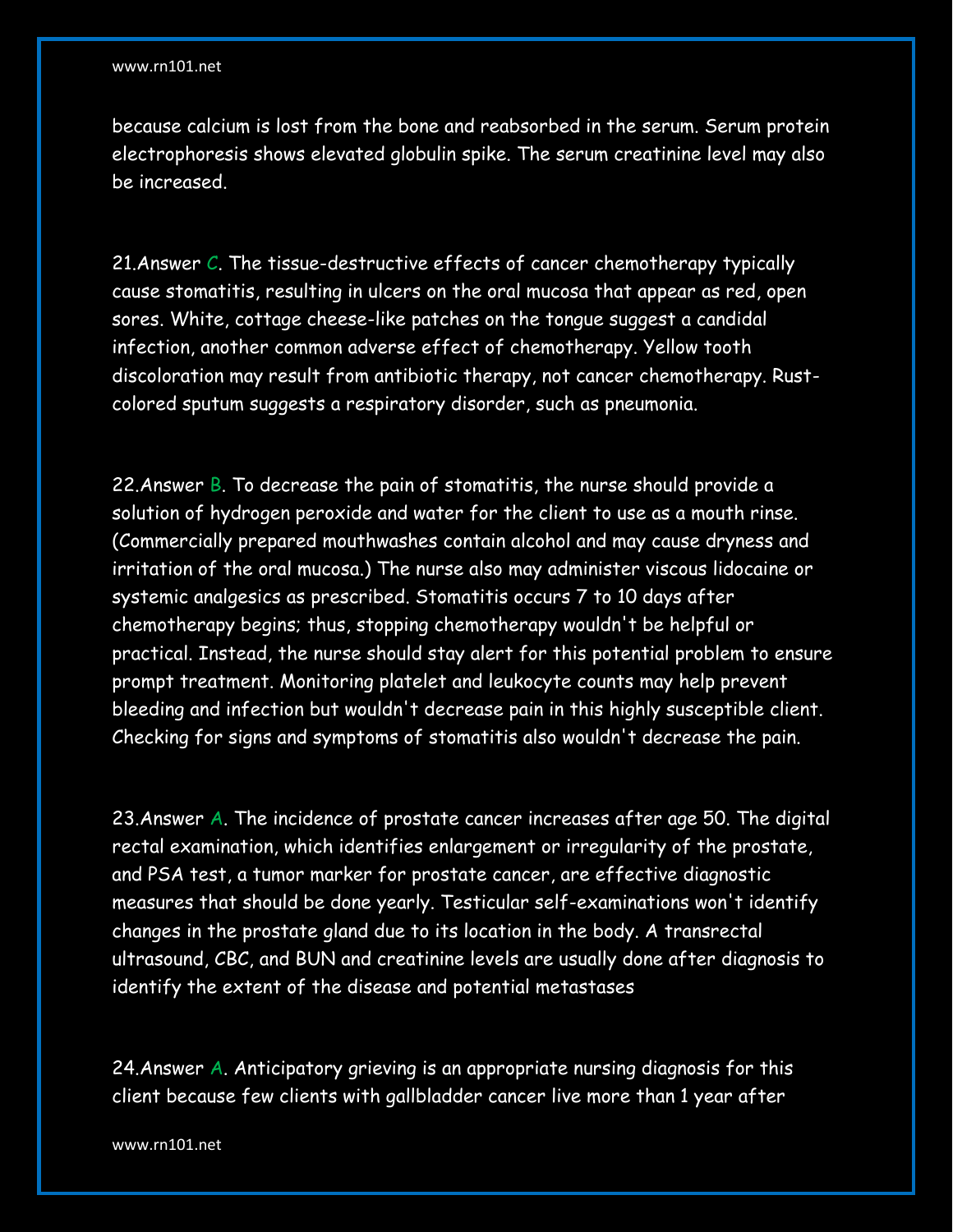diagnosis. Impaired swallowing isn't associated with gallbladder cancer. Although surgery typically is done to remove the gallbladder and, possibly, a section of the liver, it isn't disfiguring and doesn't cause Disturbed body image. Chronic low selfesteem isn't an appropriate nursing diagnosis at this time because the diagnosis has just been made.

25.Answer B. If a radioactive implant becomes dislodged, the nurse should pick it up with long-handled forceps and place it in a lead-lined container, then notify the radiation therapy department immediately. The highest priority is to minimize radiation exposure for the client and the nurse; therefore, the nurse must not take any action that delays implant removal. Standing as far from the implant as possible, leaving the room with the implant still exposed, or attempting to put it back in place can greatly increase the risk of harm to the client and the nurse from excessive radiation exposure.

26.Answer A. The client must report changes in visual acuity immediately because this adverse effect may be irreversible. Tamoxifen isn't associated with hearing loss. Although the drug may cause anorexia, headache, and hot flashes, the client need not report these adverse effects immediately because they don't warrant a change in therapy.

27.Answer A. The liver is one of the five most common cancer metastasis sites. The others are the lymph nodes, lung, bone, and brain. The colon, reproductive tract, and WBCs are occasional metastasis sites.

28.Answer B. A low-fat diet (one that maintains weight within 20% of recommended body weight) has been found to decrease a woman's risk of breast cancer. A baseline mammogram should be done between ages 30 and 40. Monthly breast self-examinations should be done between days 7 and 10 of the menstrual cycle. The client should continue to perform monthly breast self-examinations even when receiving yearly mammograms.